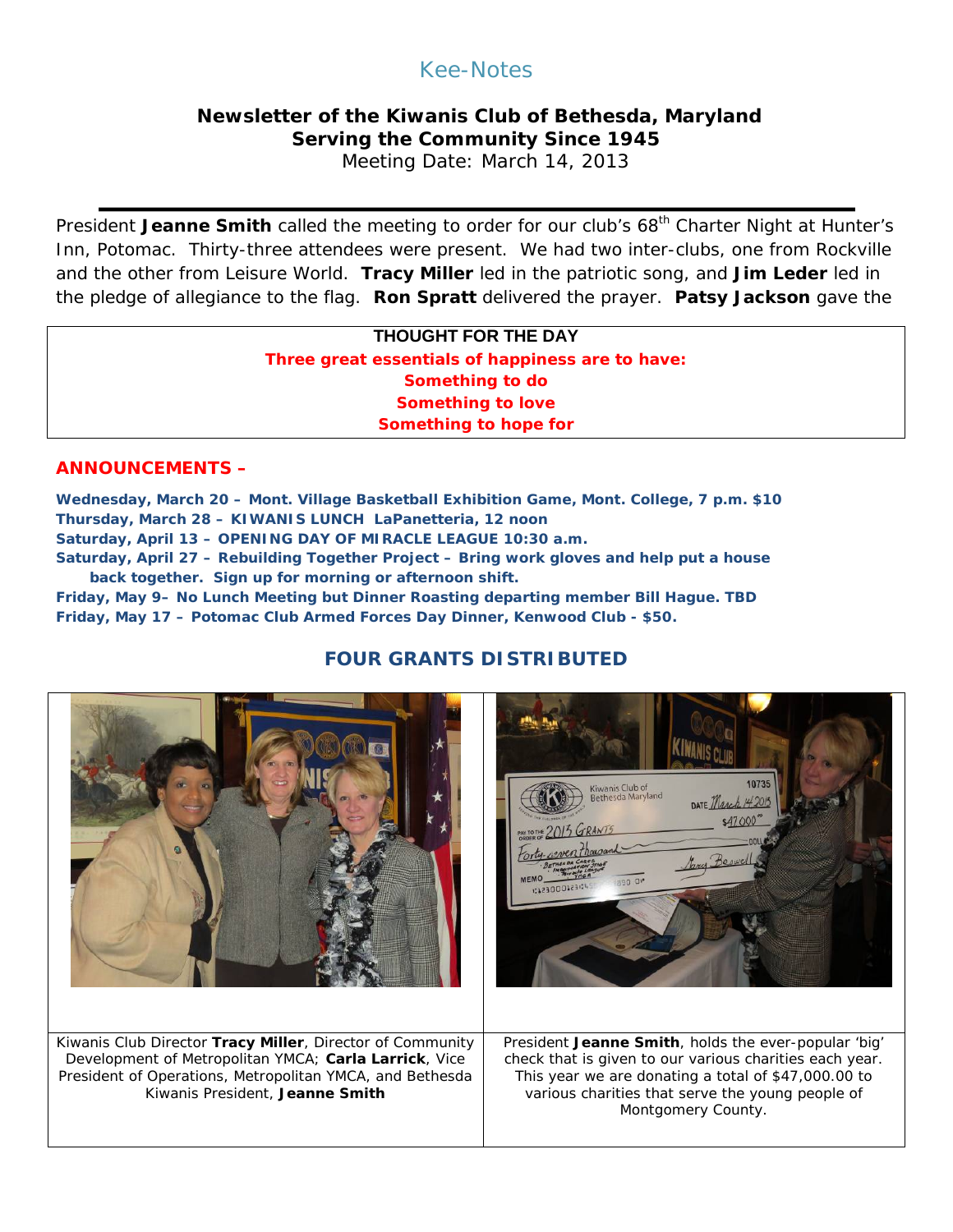



### **HAPPY DOLLARS:**

From the Rockville Club, **Kate Logan HD's** told a story about learning from a friend in Buenos Aires that the priest she knew from Argentina had been selected as the new Pope. Kate is a singer and had indirect affiliation with the Pope before he became Pope. She also sang a lovely rendition of Ava Maria. **Greg Miele HD** for **Richard Ruprecht** who brought Greg into Kiwanis over 15 years ago. **Jim Leder HD** thanks for the big Check for Miracle League and for the Kiwanis Club of Bethesda being awarded a Distinguished Club Certificate and patch for 2012. **Richard Ruprecht HD** told a story about the difference between pigs and chickens and contributors vs. commitments. **Carla Larrick HD** for being a part of the Charter Night and for the contribution to the YMCA. **Ron Spratt HD** that we have a strong Bethesda Kiwanis and it is people like **Scott Brewer** (Membership Chair) who contribute to its strength.